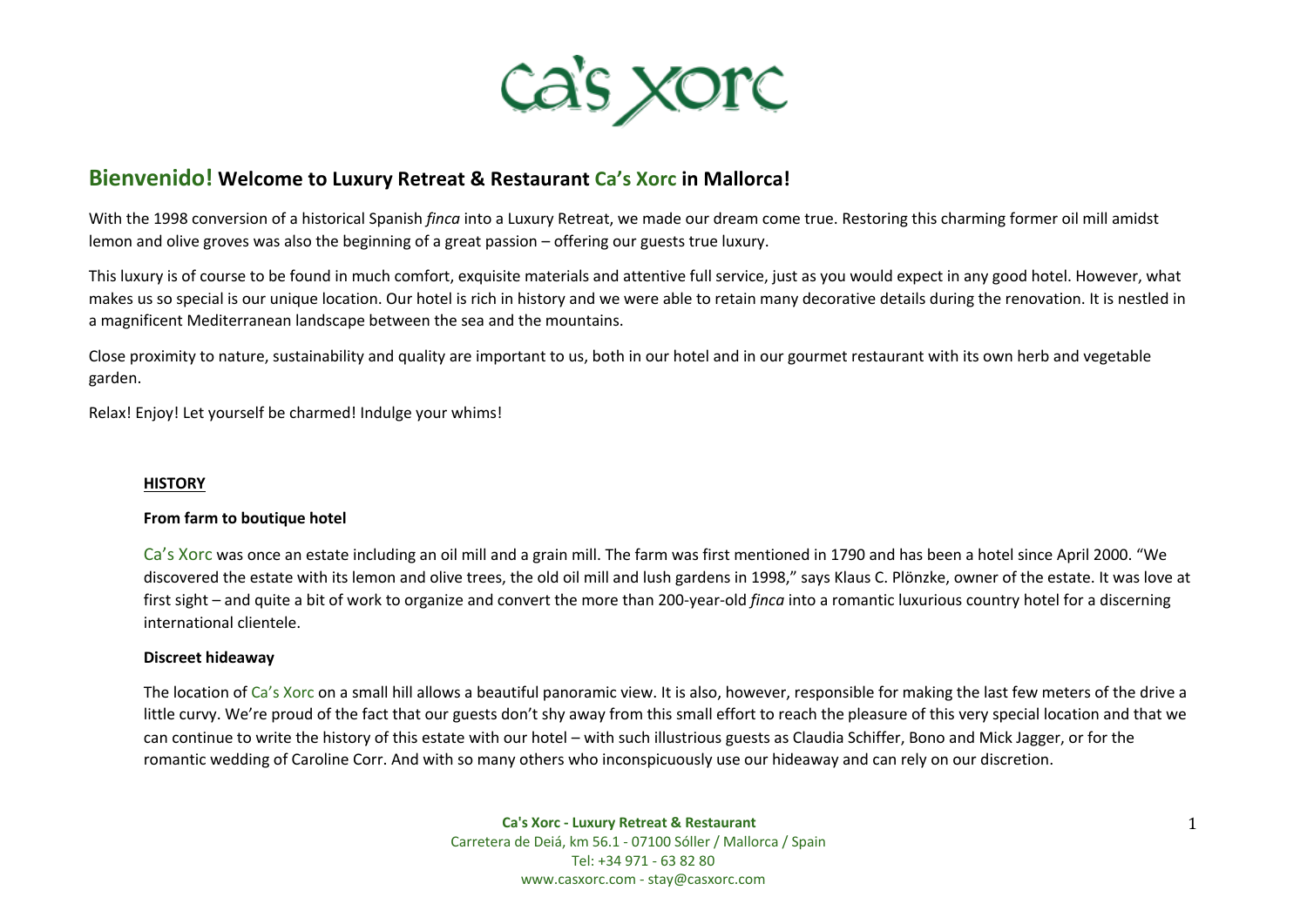

## **Ca's Xorc: A place to fall in love and for those in love**

Ca's Xorc is a place for couples and people in love, for nature lovers and people who are active, for those who like to look out and would like to find calm, for connoisseurs and gourmets. An event tent in our romantic garden is ideal for weddings and other celebrations.

# **Ca's Xorc: More than a luxury hotel in Mallorca**

To make your stay at this Mallorcan gem a unique experience we offer:

- a distinctive, stylish ambience that combines the charm of days gone by with many amenities
- 13 individually furnished airy rooms and two exclusive garden cottages
- an ambitious gourmet cuisine that was co-founded by Eckart Witzigmann
- a lovingly tended spacious garden and terraces that are inviting for breakfast, dinner or a drink at sunset
- a great location on the west coast between the mountains and the sea
- plenty of tranquility and privacy
- an idyllically situated pool area with many opportunities to retreat to a quiet corner
- a marvelous Mediterranean landscape with many paths for walks and extended hikes
- and not least, an engaged team that looks forward to pampering you.

You can reach our peaceful retreat in only 40 minutes by car from the Palma airport. It is a 10-minute drive to the picturesque beach and yacht harbor of Port de Sóller.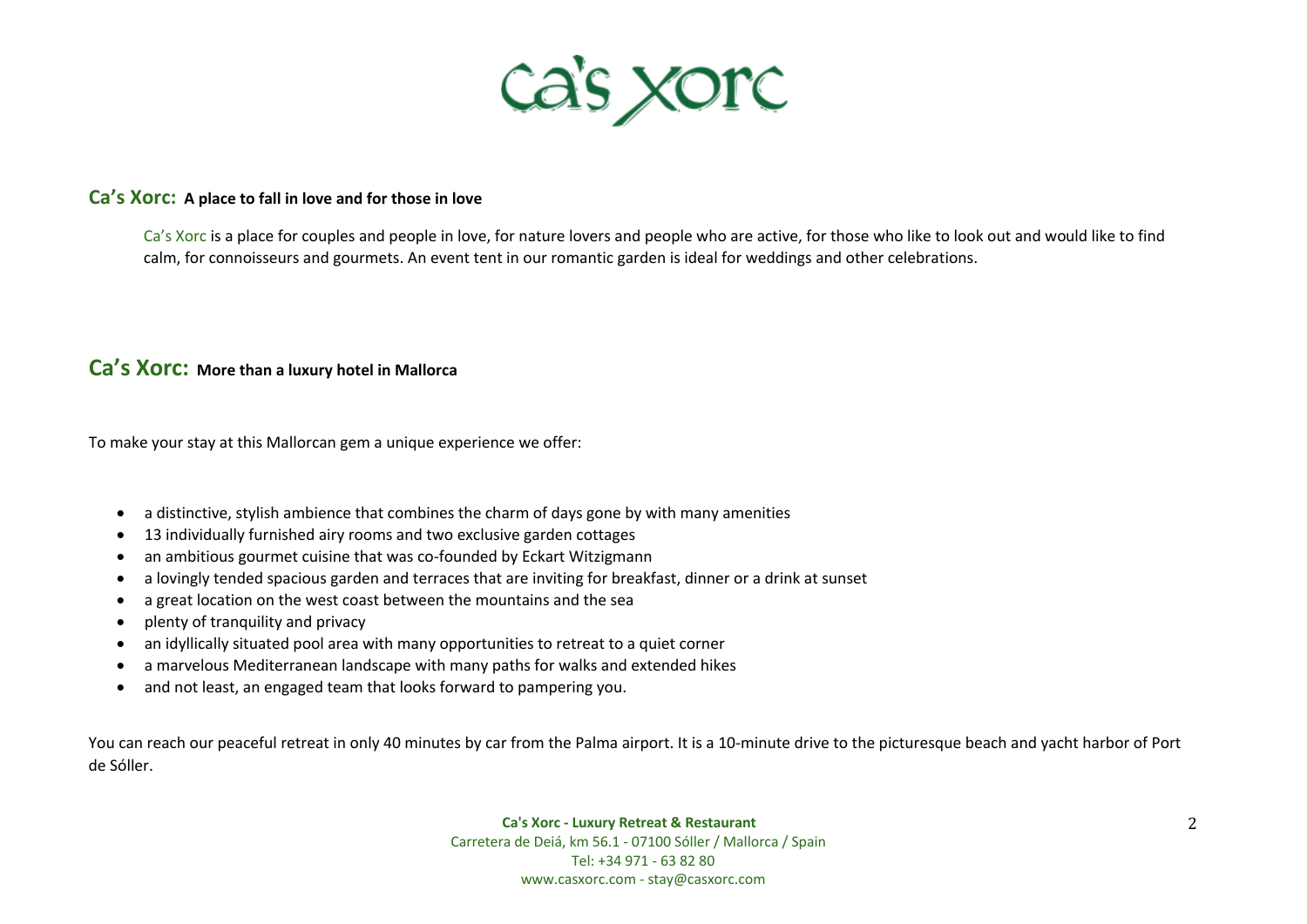

# **Ca's Xorc: Dine and doze**

At Boutique Hotel Ca's Xorc the morning begins with a hearty breakfast that you may enjoy on the terrace with a beautiful view of the sea and Sóller valley or in our cozy breakfast room depending on your wishes and the weather. We are happy to arrange stays with half pension or dinner specials in our gourmet restaurant. Our chef **Joan Alemany** (Sóller 1991) places great value on the best quality and sustainability, which is why we exclusively use fresh seasonal and regional products for our restaurant, from organic cultivation or even from our own garden when possible

### **OUR PHILOSOPHY**

FRESH & NATURAL: A fresh, simple and 'unfussy' Mediterranean-based cuisine with the use of vegetables, legumes, fresh herbs, seasonal fruits, cereals and homemade olive oil. We use primarily local food products, fresh and natural as well as organic. The produce from the hotel farm will be used and included in the gastronomic offerings, either in the set menus or as recommendations.

**HEALTHY & ECO-FRIENDLY**: In most of our dishes vegetables are the protagonists and animal protein a mere seasoning in the form of juices, broths, dairy and fats. This means an intentional reduction of the use of animal protein in the development of our menus. We try to eliminate the use of certain overexploited and environmentally harmful products when preparing our menus. There is a commitment to the sustainability and conservation of nature.

**GLOBAL & LOCAL**: It is a global cuisine without borders, which offers the diner the possibility of a gastronomic journey around the world: fusion recipes without pre-established rules. Yet we never forget our roots and the foundation of our local and Mediterranean cuisine.

**PRODUCT-BASED**: We seek to achieve clear & clean tastes and nuances, developing a natural, fresh and dynamic cuisine based on the product without pretension. The ultimate goal is to "delight and amuse" rather than surprise.